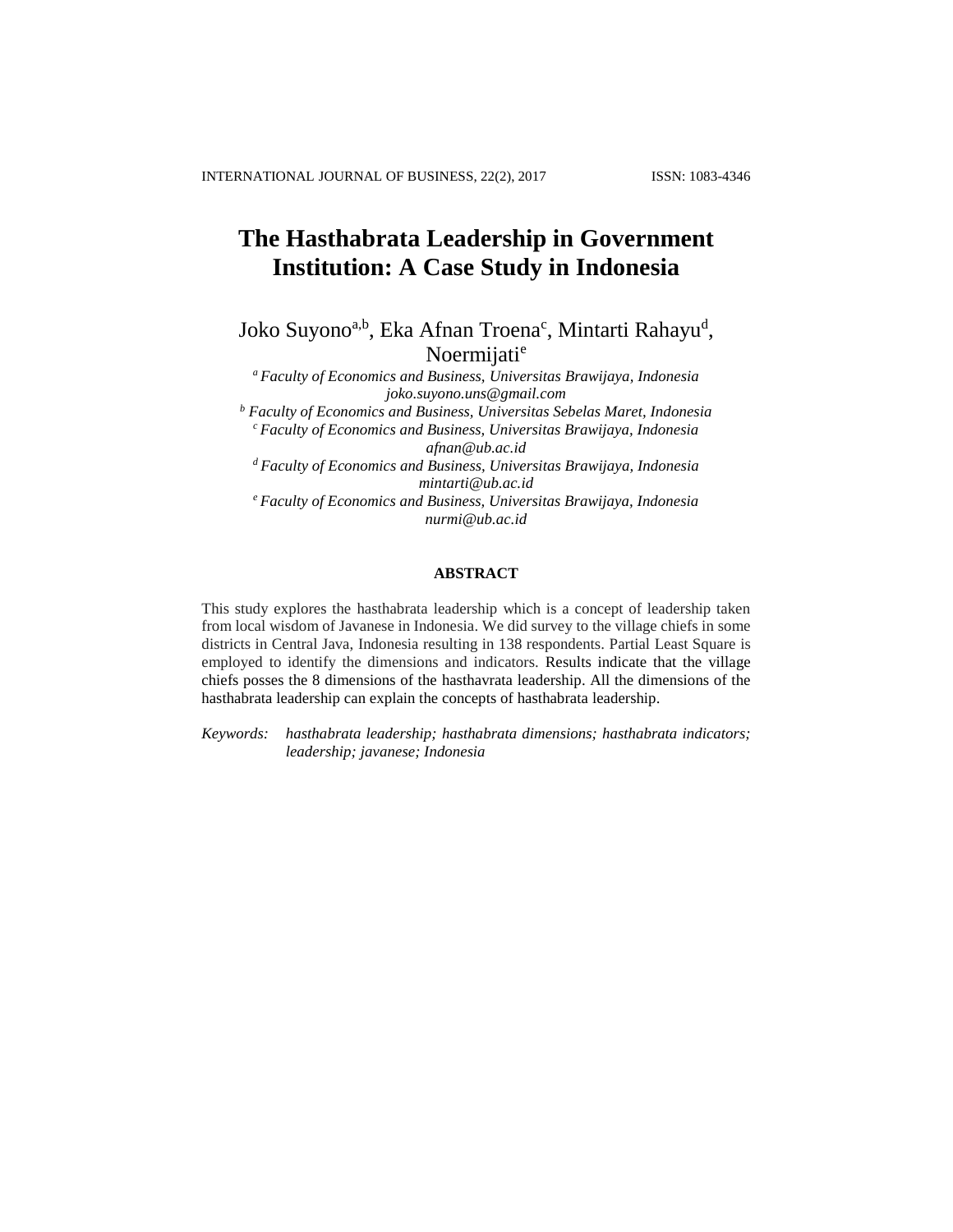## **I. INTRODUCTION**

Each organization is unique in terms of human resource competence. The competitive advantage could be resulted through the awareness of the sustainable competence of human resources within the organization (Barney, 1991; 2001). In this global environment, it is required that individual should be ready to embrace these changes. However, the need to explore the local wisdom to be surviving in the globalization is also rising during the recent years. Local wisdom could be reflected in the leadership style in the organization.

According to Kusumohamidjojo (2010), the concept of local leadership is internal, prioritizing cooperation and wisdom in achieving organizational goals. Whereas, the Western leadership is external in nature, which puts forward reason and rationality as well as competition. The concept of leadership, previously dominated by the Western concepts of leadership, has begun to shift to the concept of leadership with local knowledge.

Some previous studies have taken into account the local wisdom and indigenous characters in the leadership style in the context of Indonesia, an emerging market which is the fourth most populous country consisting of more than 300 indigenous ethnic groups (Suryani, 2012). Some have discussed the concept of Bapak-ism (father-ism) in the leadership style practice in Indonesia in which noble values such as honesty, responsibility, care, and integrity are the more important things for leaders (e.g. Suryani, 2012). Suryani et al., (2014) also mention that that there is some other Javanese leadership models that give influence on Indonesian leadership style including merit (e.g., Hasthabrata), obligation (e.g., Tri Brata Mangkunegara), education (e.g., Tri Prakarti Utama) and the trilogy of education. Moreover, their empirical study provides evidence that Indonesian leadership style mostly combines traditional (paternalism) and modern (transformational) leadership. More specific, Goebel (2013) explains that Javanese style and language is used by leaders for honorification practices to the staffs both in transactional and relational works.

Taking different perspective, in this present paper, we explore the Hasthabrata leadership which is a concept of leadership taken from local wisdom of Javanese in Indonesia. More particular, we examine the leaders' behaviors which reflect the dimensions of the earth, of the sun, of the moon, of the wind, of the ocean, of the fire, of the stars and of the clouds in the Hasthabrata leadership. Hasthabrata is a concept of local leadership that forges leaders to be role models for their followers. It is not limited to what is said but more on what is done. A leader is expected to align their words with their actions. According to Mudjija (1967), Hasthabrata was originally associated with the leadership teaching which referred to the nature of the eight gods. Over time, the Javanese mindset shifted from referring the Hasthabrata doctrine of the nature of the eight gods to the properties of eight natural objects. The symbols of natural objects are the dimensions of the earth, of the sun, of the moon, of the wind, of the ocean, of the fire, of the stars and of the clouds (Suratno, 2006). Suratno (2006) explains that the shifting in applying the Hasthabrata teaching was due to the changes in the orientation. Hasthabrata which was originally reserved for the rulers or leaders only had become a populist doctrine.

The concept of Hasthabrata leadership is to some extent related to the leadership theory of charismatic leadership developed by Conger and Kanungo (1987) which is considered to be the ideal model of leadership in the literature. The personal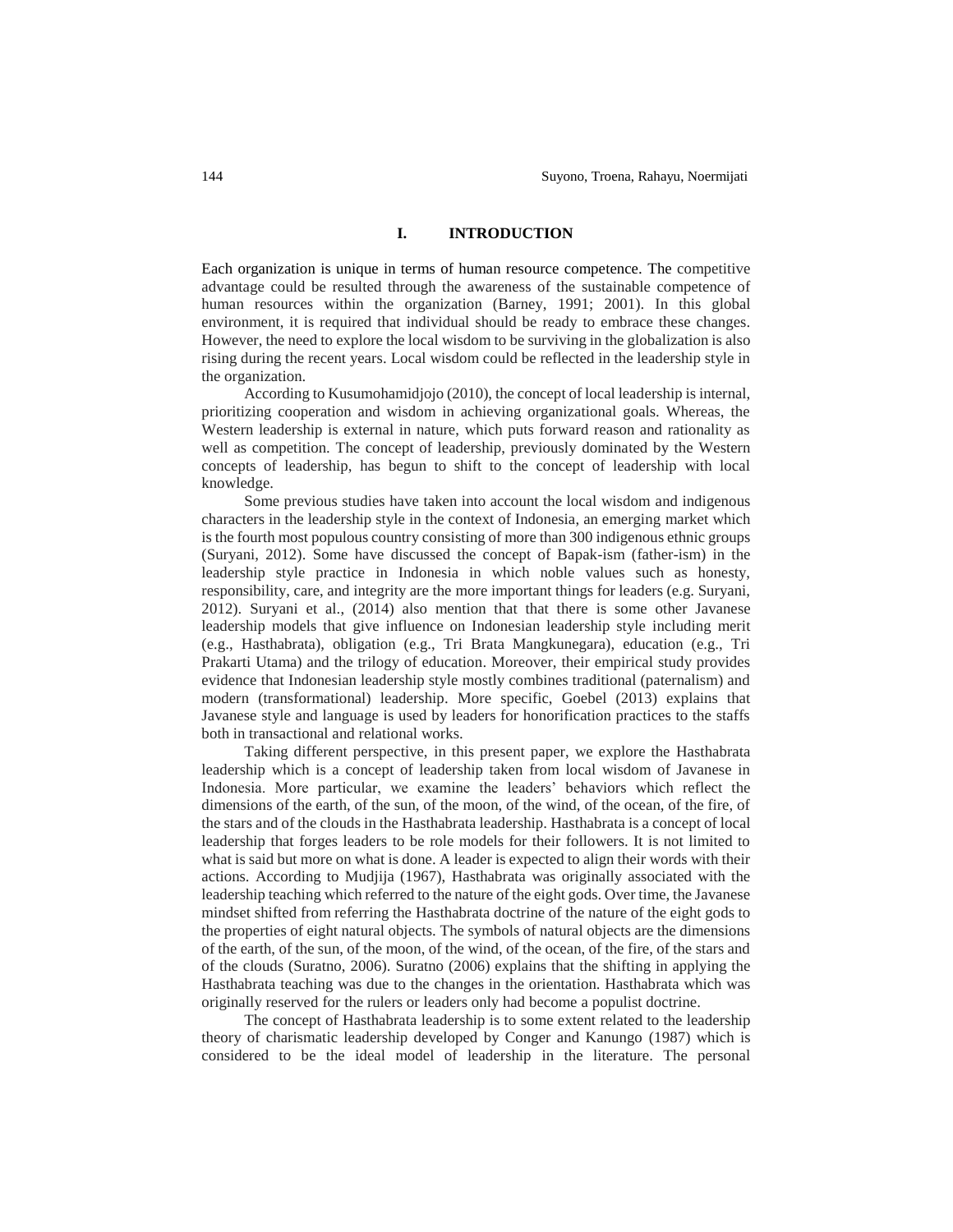characteristics of the charismatic leaders, such as being sensitive to environmental constraints and followers' needs and exhibiting certain behaviors, distinguish them from the non-charismatic leaders. However, previous studies on charismatic leadership have shown inconsistent results due to the changes in the measurements or indicators. Shastri, Mishra and Sinha (2010) and Chung et al., (2011) use the six dimensions proposed by Conger and Canungo (1994). The 25 items proposed by Conger and Kanungo (1994) were not altered. Michel et al., (2010) use five dimensions proposed by Conger and Kanungo (1997). Similarly, Rowold and Laukamp (2009) use five dimensions by Conger and Kanungo (1998) and added some items on the dimensions from the original 20 to 27 items.

The inconsistent in the use of instruments to identify leadership style has encouraged us to explore other leadership models which were the legacy from the Indonesian ancestors that is the Hasthabrata leadership. To our knowledge, research exploring the leadership values based on local wisdom is very limited. This study is based on the preliminary studies which have been done using qualitative methods with particular emphasize on the constructing the thoughts of cultural experts in Surakarta. It was shown that the Hasthabrata leadership consists of eight dimensions which is earth, sun, moon, wind, ocean, fire, stars and clouds. Of the eight dimensions of the Hasthabrata Leadership which was constructed, 71 indicators were generated to measure the Hasthabrata Leadership.

## **II. LITERATURE REVIEW AND PREVIOUS STUDIES**

## **A. Charismatic Leadership and Its Measurement**

Robbins (2005) states that according to the theory of charismatic leadership, followers are inspired and triggered by heroic or exceptional leadership abilities which followers observe from their leaders' behaviors. There are five personal characteristics of charismatic leaders which are: a vision, willingness to take risks for the achievement of their vision, being sensitive to both environmental constraints and the needs of followers, as well as distinctive behaviors distinguishing charismatic leaders from non-charismatic leaders (Conger and Kanungo, 1998).

There are dissenting views on whether charismatic leaders are born, i.e., that charismatic leaders are born with those traits; or created, i.e., that people can learn to be charismatic leaders. Although a few people still think that charisma cannot be learned, most experts believe that people can be trained to exhibit charismatic behaviors, hence being dubbed "charismatic leaders." A person can learn to be charismatic by following the three-steps process, described as follows: (1) individuals need to develop an aura of charisma by maintaining an optimistic outlook, using a strong desire as a catalyst to generate enthusiasm, and communicating with his whole body, not just in words. (2) Individuals proselytize others to create bonds that inspire others to follow. (3) The individuals awaken the potentials in the followers by tapping into their emotions (Robbins, 2005).

According to the theory of leadership developed by Conger and Kanungo (1987), there are six characteristics of charismatic leaders which are: strategic vision and articulation (SVA), sensitivity to members' needs (SMN), sensitivity to the environment (SE), unconventional behavior (UB), personal risk (PR), and status quo (STQ). Although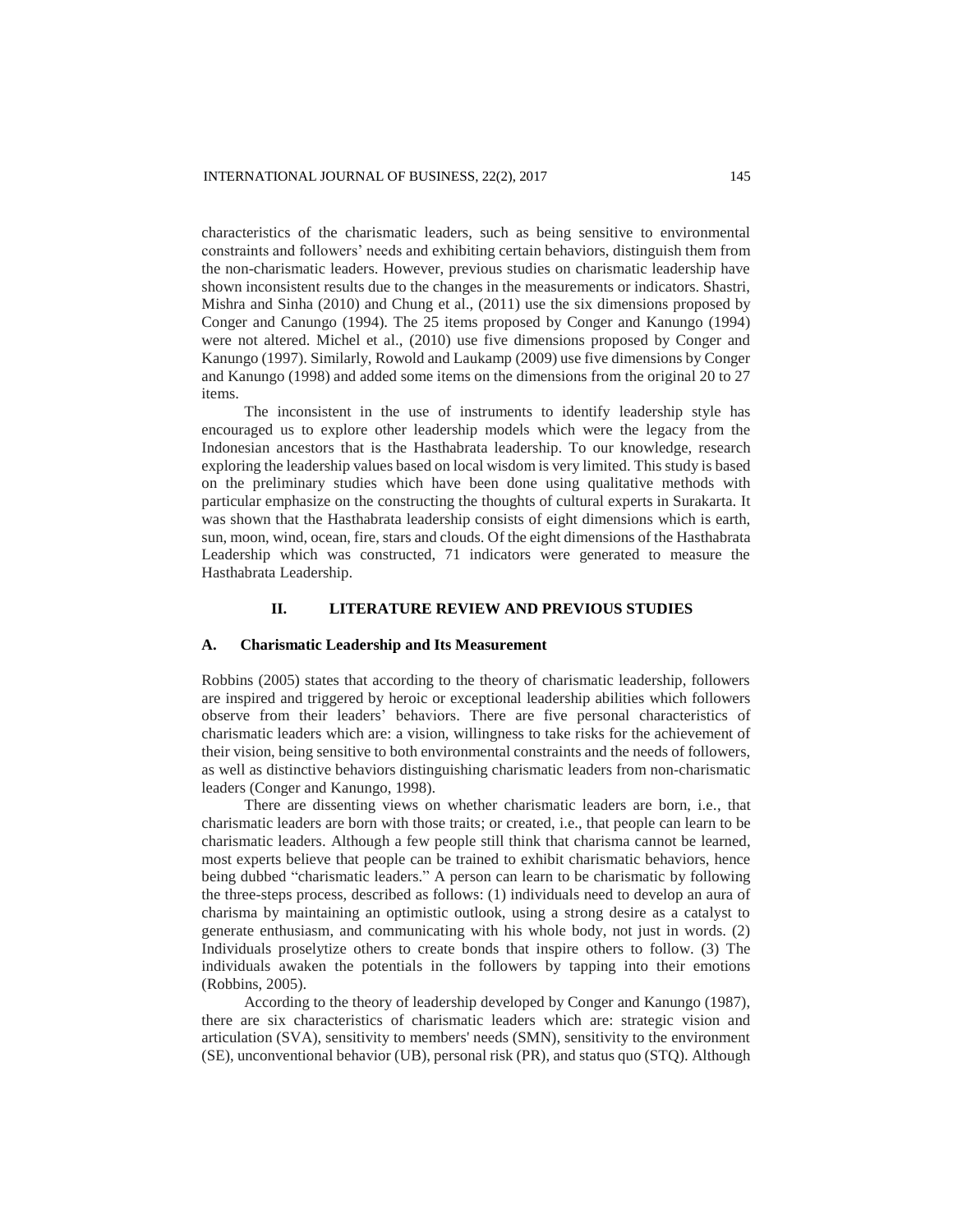this theory has already produced dimensions of charismatic leadership, this theory does not have items to be fully operationalized. Furthermore, Conger and Kanungo (1994) developed the theory of charismatic leadership by elaborating 6 dimensions. However, there was a "wording" problem so that the status quo (STQ) was removed. As a result, the 25 items were simplified to 20 items, thus the charismatic leadership consists of five dimensions: 7 items of SVA, 4 items of SMN, 3 items of SE, 3 items of UB, and 3 items of PR.

In the study of Conger et al., (1997), the original SVA dimensions consisting of 7 items were later combined with other items through random placement. One item of the SMN dimension was also combined with the other item so that the number of items is finally 15.

The previous studies on charismatic leadership (e.g. Conger et al., 2000) have established indicators, which consists of 20 items, divided into 3 groups to get the average of the composite indicators. Rowden (2000) refers to the six dimensions of Conger and Kanungo (1994) where there is no change in the charismatic dimension. Jayakody (2006) refers to the five dimensions proposed by Conger and Kanungo (1988) and removes 6 items from the original 23 items to 17 items. Rowold and Laukamp (2009) refer to the five dimensions proposed by Conger and Kanungo (1988) and add items from the original 20 to 27 items. Shastri et al., (2010) and Chung et al., (2011) denote the six dimensions proposed by Conger and Kanungo (1994) where there is no change in the indicators. Michael et al., (2013) use the five dimensions proposed by Conger and Kanungo (1997) and 7 original items of SVA were reduced into four items.

## **B. The Hasthabrata Leadership and Its Measurement**

Hasthabrata is derived from two words, namely hastha and brata. Hastha is derived from the Sanskrit meaning 'eight', or "carrying, holding or running." In this study, the meaning of the word "running" refers to "running a country." The word brata comes from the modern Javanese vocabulary which means 'behavior.' It could be interpreted as an 'attitude, action,' or it could also be defined as 'character or nature'. Thus, Hasthabrata could be interpreted as eight prerequisites of running a government or state.

According to Mudjija (1967), Hasthabrata initially referred to the nature of eight gods, namely: (1) Dewa Endra (God of Earth), (2) Dewa Surya (God of Sun), (3) Dewa Bayu (God of Wind), (4) Dewa Kuwera, (5) Dewa Baruna (God of Ocean) (6) Dewa Yama, (7) Dewa Chandra (God of Moon), and (8) Dewa Brama (God of Fire). However, the orientation of the leadership characters shifted to the properties of natural objects in line with changes in the mindset of the Javanese people. Suratno (2006) argues that the shift in the application of the Hasthabrata teaching, which were once reserved only for the leaders or rulers, from the reference of gods to natural objects.

According to Purwadi (2006), Hasthabrata consists of 8 (eight) dimensions, namely: (1) laku hambeging Kisma (sublime virtues of the earth or soil), (2) laku hambeging tirta (transcendent virtues of water), (3) laku hambeging Dahana (sublime nature of fire), (4) laku hambeging samirana (sublime virtues of wind), (5) laku hambeging Samodra (virtues of the ocean), (6) laku hambeging candra (virtues of the Moon), (7) laku hambeging surya (virtues of the Sun), (8) laku hambeging kartika (sublime virtues of the star).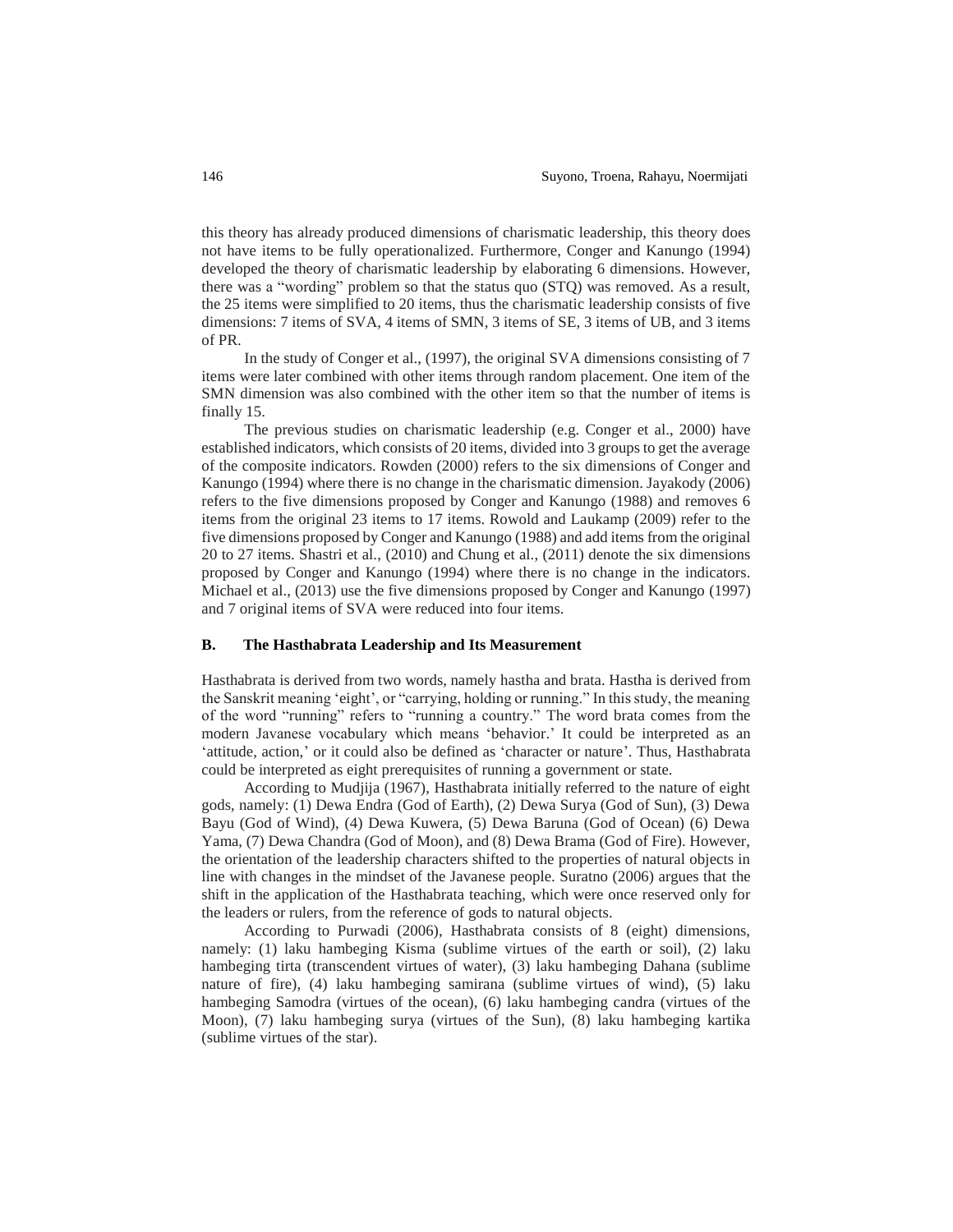However, little is found in the existing literature on the empirical studies of Hasthabrata leadership although the implementation of Hasthabrata leadership in government could be considered to produce a vision, mission and goals that benefit people (Iswachidah, 2012). In addition to the context of governance, the Hasthabrata Leadership is also evident to improve organizational performance in the context of education (Sukarata 2011; Setyowati, 2014). All previous studies, however, did not elaborate the dimensions and measurements to evaluate the effectiveness of implementation of the Hasthabrata leadership.

# **III. RESEARCH METHODS**

## **A. Research Designs**

We design a descriptive and explanatory research which aims to describe an event, who is involved, what to do, when to do it, where and how to do it in a cross-section study.

## **B. Data and Sample**

We study the village chiefs in Surakarta which include some districts which are Boyolali, Sukoharjo, Karanganyar, Wonogiri, Sragen and Klaten. Districts consist of sub-districts which are made up of kelurahan or villages. Respondents were taken using cluster sampling. According to Sekaran (2003) cluster sampling is the gathering of information from members of the population by taking one of the groups that share the same characteristics. Therefore, we selected Sukoharjo and Sragen Districts due to they share the same characteristics and represent the Kingdom of Mangkunegaran and the Sultanate of Surakarta. People in the city and the districts still adhere to the Javanese culture although they are no longer belonging to the Mangkunegara and Kasunanan territories. People expect leaders who can behave consistently with their conscience and who still preserve the Javanese culture. To date, the heads of the regions are directly elected by citizens; therefore, leaders should be able to win the hearts of the people. Additionally, the Hasthabrata is the answer to the people's apprehension, especially those who are concerned with the preservation of the Javanese culture.

## **IV. FINDINGS AND DISCUSSION**

#### **A. Description of Respondents**

Of the 231 questionnaires distributed to the village chiefs, 138 questionnaires were returned and completely filled and 93 questionnaires were returned without being filled completely. Therefore, the respondents' response rate in this study was 59.74%.

Of the 138 village chiefs, 6.52% were women and 93.48% were men. This proves that Surakarta still preserves the traditional Javanese belief that rulers should be dominated by men. The majority of age distribution of the village chiefs was between the age group of 40 - 60 years (76.09%), followed by the age group of 25 - 39 years (17.39%) and the last age group was 60 years old and older (6.52%). These figures show that for the Javanese community, someone in the age group of 40-60 years is considered mature to be respected. In addition, the average of the village chiefs serving for 1-6 years was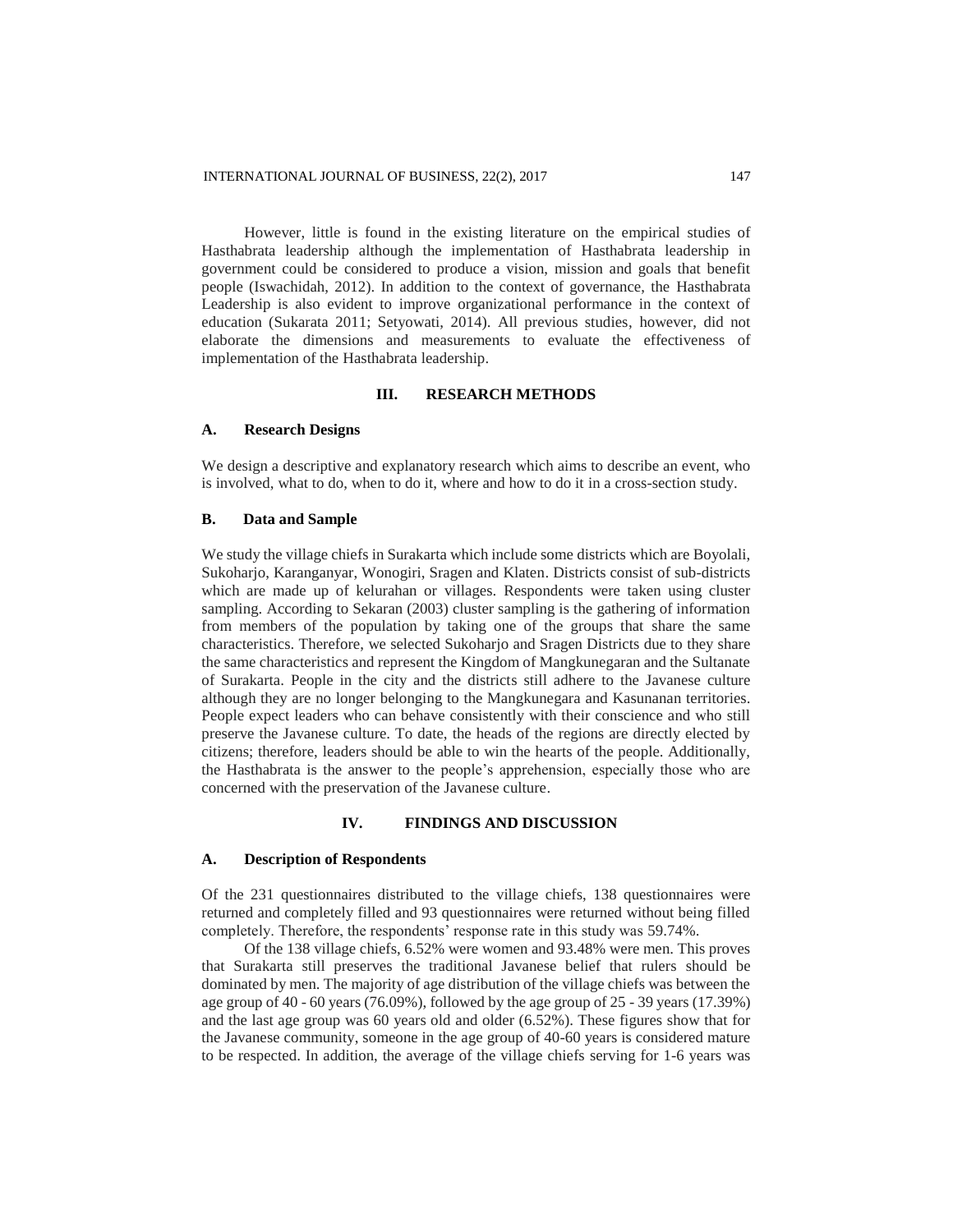73.91%, for more than 6 years was 24.64% and lastly, the village chiefs who have served in the office for less than a year was 1.45%.

## **B. Validity Test**

Validity test is done by using the confirmatory factor analysis to determine whether the concept of a leader who reflects eight dimensions of Hasthabrata can be applied. In a validity test using confirmatory factor analysis, the items are valid if the instrument has a value of loading factor of  $\geq 0.3$  and there will be cross loading with the items of other questions (Hair et al., 2010). These guidelines require to set a minimum limit for the acceptable loading factor to be  $\geq 0.4$ . The validity test was done twice to ensure that the indicators used were completely valid. We repeated by adjusting the sentence arrangement of the indicators declared invalid in the first validity test and the second test was administered to different respondents. In this validity test, of the 71 items, 68 items were confirmed to be valid.

## **C. Reliability Test**

The results of the reliability test using Cronbach Alpha showed that all variables have met the requirements, i.e., 0.6. Therefore, all items were considered reliable; which means that all respondents answered the questions consistently so that the concept of measuring the behaviors of leaders who reflect: (1) the dimension of the earth, (2) the dimension of water, (3) the dimension of fire, (4) the dimension of the wind, (5) the dimension of the sun, (6) the dimension of the moon, (7) the dimension of stars, (8) the dimension of the ocean in the Hasthabrata leadership can be applied.

## **D. Application of the Hasthabrata Leadership Based on Indicators**

The comparison between what is necessary to be done and what have been done by the village chiefs in terms of the Hasthabrata leadership was conducted by contrasting the value of the original sample of each valid indicator measuring the Hasthabrata leadership with the average value of each indicator. To obtain the value of the original sample, the Partial Least Square was used, while the average value is the average of respondents' responses to each indicator. The application of the Hasthabrata leadership of each leadership dimension is described in Table 1.

There are fourteen indicators that describe the dimensions of the earth, as in "Leaders realize that each individual has his/her own opinion". This indicator describes the dimensions of the Earth because it has the highest value of the original sample, which is equal to 0.77 with a t-statistics of 21.03. It can also be seen that the application of the dimensions of the Earth is predominantly good and should be maintained (the mean  $\geq$ 4). On the other hand, the village chiefs tend to apply the indicator "Leaders accept the tasks assigned to them and serve the people willingly and wholeheartedly," which is reflected the highest mean of 4.62. However, two indicators need to be improved (as it has a mean of < 4), which are: "Leaders can accept people's behaviors, both pleasant and unpleasant ones" and "Leaders provide a room for everybody from all levels of society."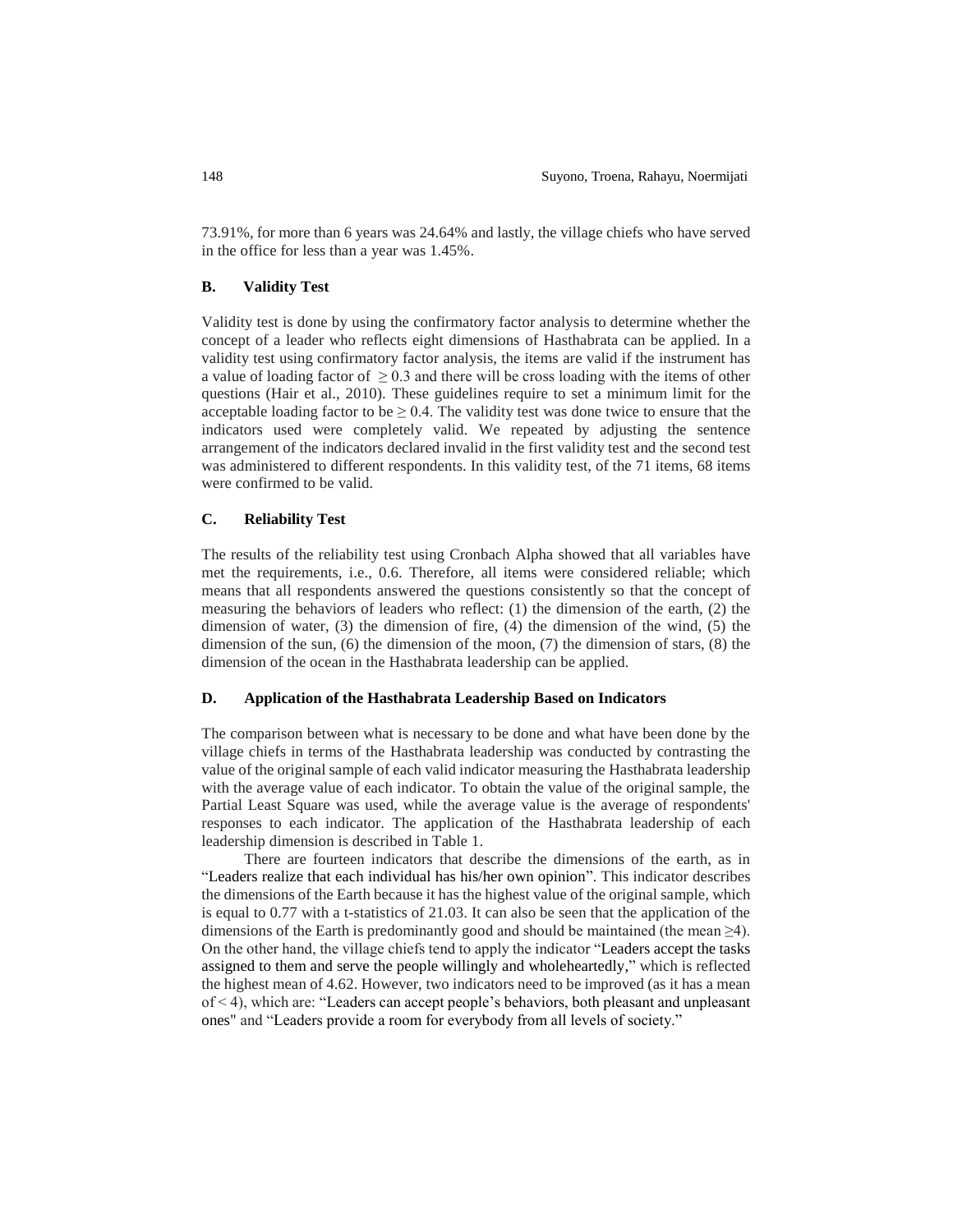| Identification of indicators of the nature of the earth |                                                                                                             |                        |                             |      |
|---------------------------------------------------------|-------------------------------------------------------------------------------------------------------------|------------------------|-----------------------------|------|
| N <sub>0</sub>                                          | Indicators                                                                                                  | Original<br>Sample (O) | t-statistics<br>( O/STERR ) | Mean |
| $\mathbf{1}$                                            | Leaders understand the behaviors of every<br>citizen.                                                       | 0.68                   | 13.50                       | 3.86 |
| 2                                                       | Leaders listen to all people's aspirations.                                                                 | 0.66                   | 11.06                       | 4.36 |
| 3                                                       | Leaders provide a room for everybody from<br>all levels of society.                                         | 0.66                   | 7.98                        | 3.90 |
| $\overline{4}$                                          | Leaders guarantee the people's right to live<br>in all levels of society.                                   | 0.66                   | 12.45                       | 4.23 |
| 5                                                       | Leaders accept the tasks assigned to them<br>willingly<br>serve the people<br>and<br>and<br>wholeheartedly. | 0.77                   | 24.86                       | 4.62 |
| 6                                                       | Leaders persevere in the face of problems.                                                                  | 0.70                   | 13.98                       | 4.47 |
| 7                                                       | Leaders realize that each individual has<br>his/her own opinion.                                            | 0.77                   | 21.03                       | 4.30 |
| 8                                                       | Leaders can accept the people's behaviors,<br>both pleasant and unpleasant ones.                            | 0.54                   | 9.21                        | 4.14 |
| 9                                                       | Leaders are not easily influenced by sweet<br>words.                                                        | 0.66                   | 11.29                       | 4.33 |
| 10                                                      | Leaders must be steadfast.                                                                                  | 0.56                   | 7.99                        | 4.13 |
| 11                                                      | Leaders speak the truth according to the<br>reality.                                                        | 0.61                   | 11.49                       | 4.40 |
| 12                                                      | Leaders do what they say in the real action.                                                                | 0.59                   | 8.34                        | 4.31 |
| 13                                                      | Leaders speak firmly and truthfully.                                                                        | 0.52                   | 6.90                        | 4.22 |
| 14                                                      | Leaders' words align with their actions.                                                                    | 0.47                   | 6.16                        | 4.19 |

**Table 1** Identification of indicators of the nature of the earth

There are ten indicators in Table 2, describing the Sun dimensions as in "leaders take careful measures and do not take hasty actions to deal with the problems." This indicator can describe the sun dimension most precisely because it has the highest value of the original sample, which equals 0.88 with a t-statistic of 49.07. This aligns with the tendency of the village chiefs who apply the value of "leaders take careful measures and do not take hasty actions to deal with the problems," as reflected in the highest mean score of 4.38. However, six indicators need to be increased as they have a mean value of < 4, which are "being the source of enlightenment for the people," "giving the sources of livelihood (opportunity to endeavor) to each and every individual," "ensuring their people's sustainable livelihood," "guaranteeing the adequate fulfillment of people's needs," "increasing the livelihood (opportunity for career development) for their subordinates," and "providing wealth, both directly and indirectly, for the sake of people's interests."

Fourteen indicators in Table 3 describe the dimensions of the moon as in "leaders use polite and soothing words". This indicator best describes the dimensions of the moon because it has the highest value of the original sample, which is equal to 0.72 with a tstatistic of 13.33. On the other hand, the indicator which is widely applied by the village chiefs in Surakarta was "leaders give polite and soothing advice." In the dimension of the moon, there are eight indicators that need to be improved (as they have a mean value of <4), that are: "Leaders have adequate knowledge to solve problems," "Leaders have the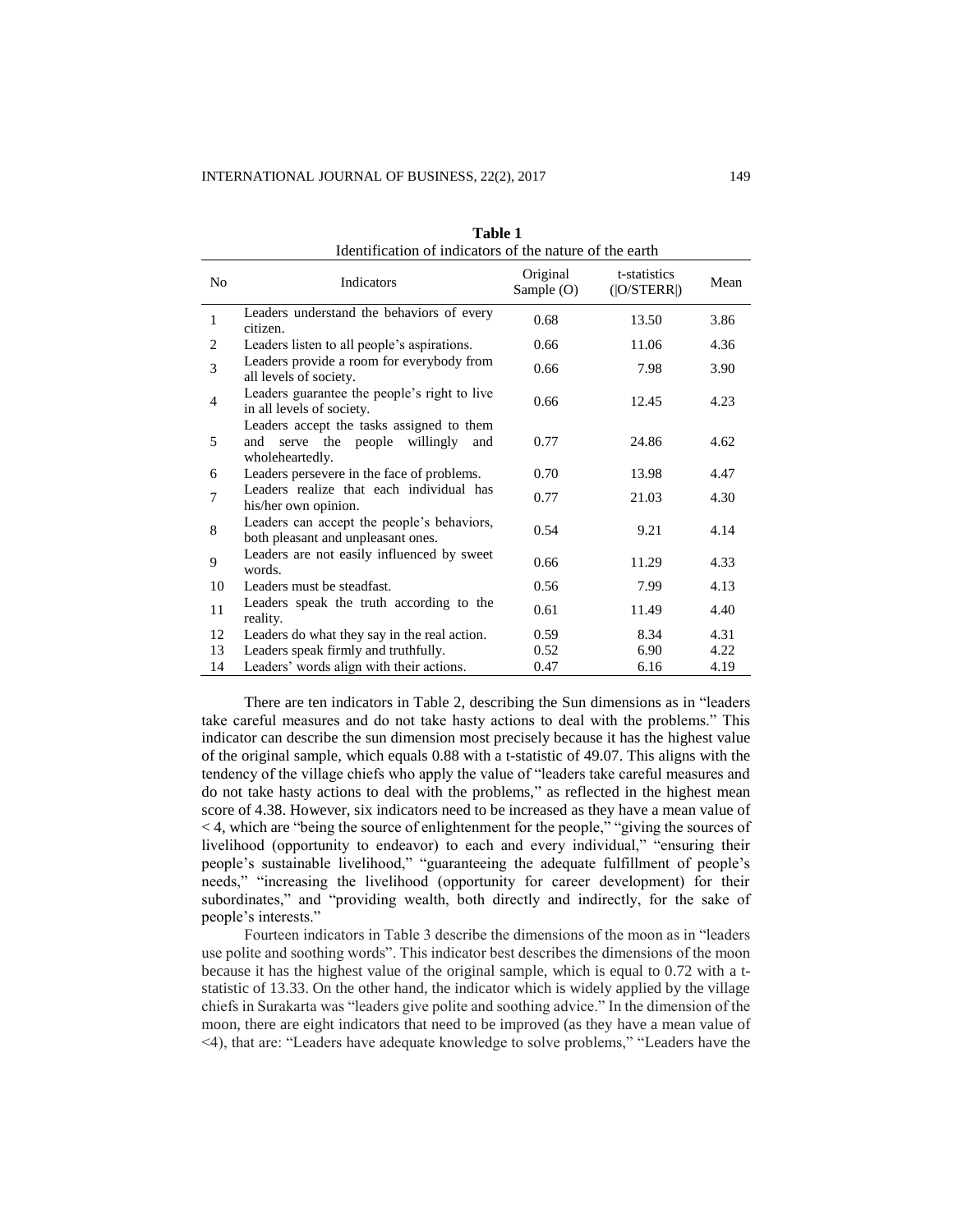adequate competence to solve the problem," "Leaders behave in such a way to please or feelings of others," "Leaders provide consolation to the people who are down in distress," "Leaders enlighten all the people, whether they behave well or not," "Leaders give advice to everyone, even to the deviating individuals, without feeling that they are being patronized," "Leaders' presence is anticipated by the people," and "Leaders are present in every occasion to bring good news."

| rdentification of murcators of the sun dimensions |                                                                                                                |                          |                             |      |
|---------------------------------------------------|----------------------------------------------------------------------------------------------------------------|--------------------------|-----------------------------|------|
| No                                                | Indicators                                                                                                     | Original<br>Sample $(O)$ | t-statistics<br>( O/STERR ) | Mean |
| 1                                                 | Leaders provide enlightenment to their<br>people.                                                              | 0.82                     | 19.77                       | 4.30 |
| $\overline{2}$                                    | Leaders are the source of enlightenment for<br>the people.                                                     | 0.60                     | 8.15                        | 3.87 |
| 3                                                 | Leaders give the sources of livelihood<br>(opportunity to endeavor) to each and every<br>individual.           | 0.78                     | 22.00                       | 3.75 |
| 4                                                 | Leaders guarantee their people's sustainable<br>livelihood.                                                    | 0.38                     | 4.63                        | 3.47 |
| 5                                                 | Leaders guarantee the adequate fulfillment of<br>people's needs.                                               | 0.79                     | 26.57                       | 3.08 |
| 6                                                 | Leaders increase the livelihood (opportunity<br>development)<br>for<br>for<br>their<br>career<br>subordinates. | 0.59                     | 8.72                        | 3.94 |
| $\overline{7}$                                    | Leaders take careful measures and do not<br>take hasty actions to deal with the problems.                      | 0.89                     | 49.07                       | 4.38 |
| 8                                                 | Leaders take measures of solving problems<br>which satisfy all parties.                                        | $-0.12$                  | 1.20                        | 4.01 |
| 9                                                 | Leaders are willing to transfer their<br>knowledge for the benefits of their people.                           | 0.76                     | 11.29                       | 4.38 |
| 10                                                | Leaders are willing to provide wealth, both<br>directly and indirectly, for the sake of<br>people's interests. | 0.15                     | 7.99                        | 3.21 |

**Table 2** Identification of indicators of the sun dimensions

|                | RRAHARARAH VI HRIKIKAN 9 VI LIK HRAZII WIHIKIBINIB                           |                          |                             |      |
|----------------|------------------------------------------------------------------------------|--------------------------|-----------------------------|------|
| N <sub>0</sub> | Indicators                                                                   | Original<br>Sample $(O)$ | t-statistics<br>( O/STERR ) | Mean |
| 1              | Leaders provide inspiration and solution to<br>problems.                     | 0.67                     | 11.77                       | 4.18 |
| 2              | Leaders have adequate knowledge to solve<br>problems.                        | 0.31                     | 3.23                        | 3.75 |
| 3              | Leaders have adequate competence to solve<br>problems.                       | 0.52                     | 5.92                        | 3.78 |
| 4              | Leaders behave in such a way to please other<br>people.                      | 0.39                     | 3.86                        | 3.86 |
| 5              | Leaders look attractive and friendly, despite<br>all the problems they face. | 0.53                     | 6.58                        | 4.04 |
|                |                                                                              |                          |                             |      |

| Table 3                                             |
|-----------------------------------------------------|
| Identification of indicators of the moon dimensions |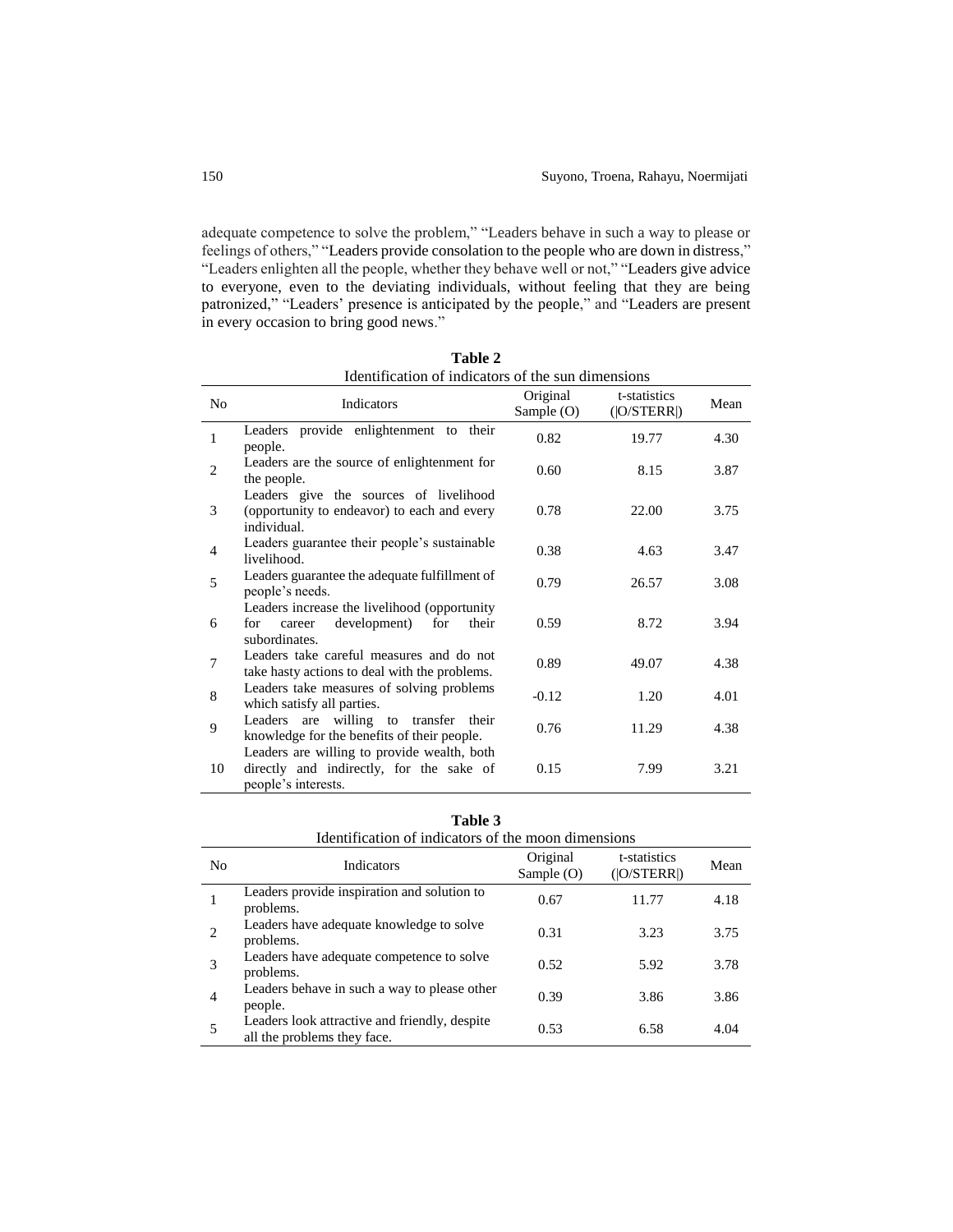| 6  | Leaders provide consolation to the people<br>who are down in distress.                                                    | 0.25 | 2.11  | 3.83 |
|----|---------------------------------------------------------------------------------------------------------------------------|------|-------|------|
| 7  | Leaders use polite and soothing words.                                                                                    | 0.72 | 13.33 | 4.24 |
| 8  | Leaders provide polite and soothing advice.                                                                               | 0.50 | 6.84  | 4.29 |
| 9  | Leaders enlighten all people, whether they<br>behave well or not.                                                         | 0.41 | 4.97  | 3.90 |
| 10 | Leaders enlighten people who are in distress<br>in polite manners.                                                        | 0.69 | 13.61 | 4.18 |
| 11 | Leaders give advice to everyone, even to the<br>deviating individuals, without feeling that<br>they are being patronized. | 0.27 | 2.37  | 3.56 |
| 12 | Leaders' presence is anticipated by the<br>people.                                                                        | 0.40 | 3.87  | 3.93 |
| 13 | Leaders are present in every occasion to bring<br>good news.                                                              | 0.46 | 5.81  | 3.60 |
| 14 | Leaders instill love among the people and<br>subordinates.                                                                | 0.25 | 2.07  | 4.13 |

| Table 4                                         |  |
|-------------------------------------------------|--|
| Identification of indicators of wind dimensions |  |

|                | ruchtineation of mureators of white uniferistons                                                                                               |                        |                             |      |
|----------------|------------------------------------------------------------------------------------------------------------------------------------------------|------------------------|-----------------------------|------|
| N <sub>0</sub> | Indicators                                                                                                                                     | Original<br>Sample (O) | t-statistics<br>( O/STERR ) | Mean |
| 1              | Leaders are directly involved on site to gather<br>data and information regarding problems<br>being faced.                                     | 0.56                   | 5.41                        | 3.99 |
| $\overline{2}$ | Leaders can get the accurate data and<br>information according to the real situations.                                                         | 0.85                   | 40.14                       | 4.20 |
| 3              | Leaders act cautiously and carefully so as not<br>to raise conflicts in dealing with serious and<br>high-risk cases.                           | 0.53                   | 5.77                        | 4.46 |
| $\overline{4}$ | Leaders prevent the conflicts from escalating<br>through quick and careful actions.                                                            | 0.77                   | 16.72                       | 4.33 |
| 5              | Leaders resolve conflicts quickly<br>and<br>effectively.                                                                                       | 0.65                   | 8.18                        | 4.26 |
| 6              | Leaders<br>vigilant<br>$\sin$<br>promoting<br>are<br>subordinates through careful and objective<br>investigation to find data and information. | 0.45                   | 3.46                        | 4.27 |
| 7              | Leaders have their own ways to determine the<br>root causes without being known by other<br>parties.                                           | 0.66                   | 6.79                        | 3.76 |
| 8              | Leaders conduct impromptu visits to all<br>corners of their region and to all levels of<br>society secretly.                                   | 0.21                   | 2.01                        | 3.75 |
| 9              | It is not enough for leaders to rely only on their<br>subordinates'<br>without<br>reports<br>adequate<br>evaluation.                           | $-0.14$                | 1.41                        | 4.13 |

There are eight indicators in Table 4 that describe the dimensions of the wind as in "Leaders can get the accurate data and information according to the real situations." This is the indicator that best describes the dimensions of the wind because it has the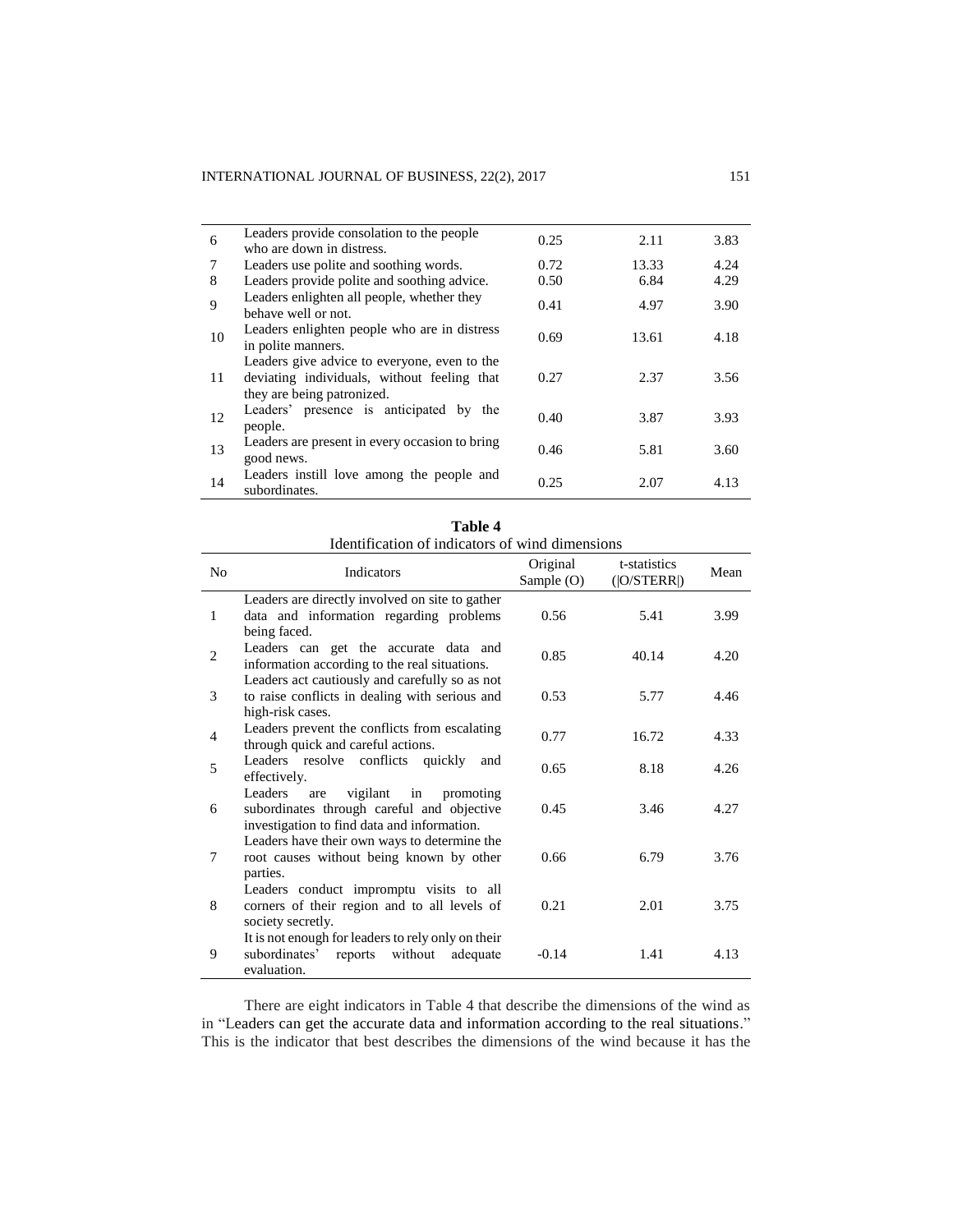highest value of the original sample, which is equal to 0.85 with a t-statistic of 40.14. On the other hand, the indicator widely applied by the village chiefs is "leaders act cautiously and carefully so as not to raise conflicts in dealing with serious and high-risk cases." On the dimension of the moon, there are 3 (three) indicators that need to be improved (as they have a mean value of <4), which are: "Leaders are directly involved on site to gather data and information regarding problems being faced," "Leaders have their own ways to determine the root cause without being known by other parties," and "Leaders conduct impromptu visits to all corners of their region and to all levels of society secretly."

Seven indicators in Table 5 describe the dimension of the oceans, as in "leaders can accept all the problems occurring in their territories." This indicator best describes the dimension of the ocean because it has the highest value of the original sample, i.e., 0.80 with t-statistic of 21.38. The indicator widely applied by the village chiefs is "leaders must not act arbitrarily against their people or subordinates who have criticized them." In the dimension of the ocean, there are three indicators which need to be improved as they have the mean value of  $<$  4, as in "Leaders think and act across groups and factions," "Leaders protect the people and subordinates from all consequences as a result of their actions," and "Leaders must not complain when dealing with the subordinates' improper behaviors."

| Ruellulleation of mulcators of the ocean unnelision |                                                                                                       |                          |                             |      |  |
|-----------------------------------------------------|-------------------------------------------------------------------------------------------------------|--------------------------|-----------------------------|------|--|
| No                                                  | Indicators                                                                                            | Original<br>Sample $(O)$ | t-statistics<br>( O/STERR ) | Mean |  |
|                                                     | Leaders think and act across groups and<br>factions.                                                  | 0.61                     | 6.27                        | 3.69 |  |
| 2                                                   | Leaders give the right solution to the<br>distressing life conditions of the people.                  | 0.28                     | 2.19                        | 4.20 |  |
| 3                                                   | Leaders can accept all the problems<br>occurring in their territories.                                | 0.80                     | 21.38                       | 4.03 |  |
| 4                                                   | Leaders protect the people and subordinates<br>from all consequences as a result of their<br>actions. | 0.75                     | 11.96                       | 3.38 |  |
| 5                                                   | Leaders must not take offense from the<br>people's or subordinates' criticisms.                       | 0.69                     | 7.50                        | 4.23 |  |
| 6                                                   | Leaders must not complain when dealing<br>with the subordinates' improper behaviors.                  | 0.74                     | 9.67                        | 3.64 |  |
| 7                                                   | Leaders must not act arbitrarily against their<br>people or subordinates who have criticized<br>them. | 0.38                     | 3.12                        | 4.33 |  |

**Table 5** Identification of indicators of the ocean dimension

Four indicators in Table 6 describe the dimensions of fire, as in "Leaders have the ability to punish or prosecute all perpetrators, regardless of whether they are officials or common people." This indicator best describes the dimensions of fire because it has the highest value of the original sample, i.e.,  $-0.58$  with a t-statistic of 4.13. The indicator widely applied by the village chiefs is "people are benefited from the leaders' actions." However, all indicators in the dimensions of the fire still need to be improved as they have a mean value of < 4.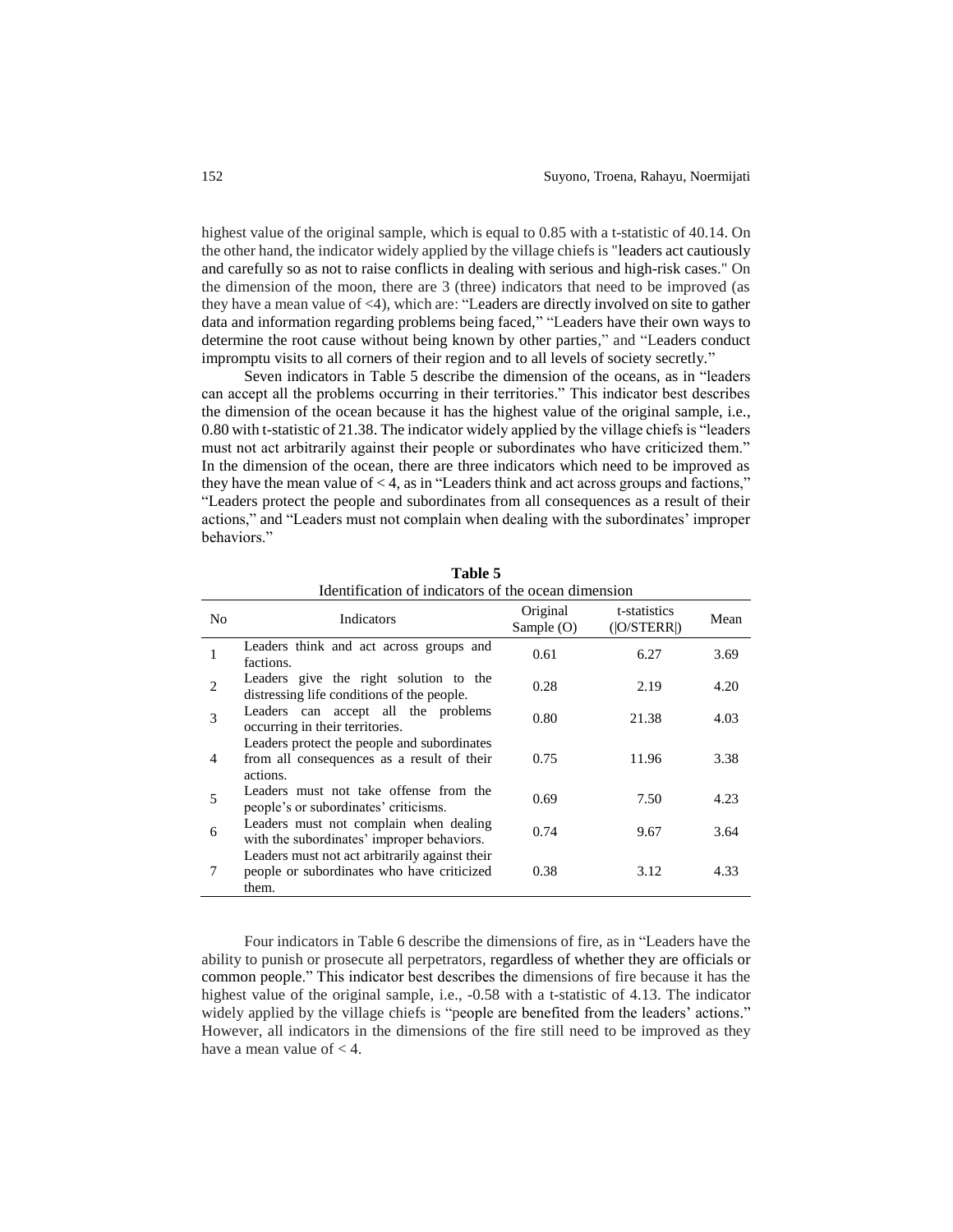| N <sub>0</sub> | Indicators                                                                                                                                 | Original<br>Sample $(O)$ | t-statistics<br>( O/STERR ) | Mean |
|----------------|--------------------------------------------------------------------------------------------------------------------------------------------|--------------------------|-----------------------------|------|
|                | Leaders have courage to punish and prosecute<br>all perpetrators, regardless of whether they are<br>officials or common people.            | 0.01                     | 0.05                        | 3.34 |
| $2^{1}$        | Leaders have assertiveness in punishing and<br>prosecuting all perpetrators, regardless of<br>whether they are officials or common people. | $-0.93$                  | 26.37                       | 3.35 |
|                | Leaders are competent in punishing or<br>prosecuting all perpetrators, regardless of<br>whether they are officials or common people.       | $-0.58$                  | 4.13                        | 3.13 |
|                | People are benefited from the leaders' actions.                                                                                            | $-0.33$                  | 1.85                        | 3.92 |

**Table 6** Identification of indicators of the fire dimension

Five indicators in Table 7 describe the dimensions of stars, as in "Leaders make themselves honorable figures." This indicator best describes the dimensions of stars because it has the highest value of the original sample 0.76 with a t-statistic of 15.54. The indicator widely applied by the village chiefs is "Leaders make themselves exemplary figures, in thoughts, words, and actions." In this dimension, there are three indicators that still need to be improved as they have a mean value of  $<$  4, that are: "Leaders make themselves the source of culture," "Leaders make themselves exemplary models of decency," and "Leaders make themselves the role models for the people."

There are five indicators in Table 8 that describe the dimensions of clouds, as in "Leaders' attitudes and behaviors exert authority towards the people." This is an indicator that best describes the dimensions of clouds because it has the highest value of the original sample, namely 0.86 with a t-statistic of 37.10. The indicator widely applied by the village chiefs is "Leaders induce a feeling of respect among the people or subordinates." Based on the average value, all indicators which can describe the dimensions of clouds significantly still need to be improved as they have a mean value of < 4, which are: "Leaders' attitudes and behaviors exert authority among the people," "Leaders behave and act in such a way to safeguard the dignity of the people," "Leaders induce feelings of respect among the subordinates and the people," and "Leaders instill respectful feelings among the people or subordinates."

|                | Identification of indicators of star dimension                                    |                          |                             |      |  |
|----------------|-----------------------------------------------------------------------------------|--------------------------|-----------------------------|------|--|
| N <sub>0</sub> | Indicators                                                                        | Original<br>Sample $(O)$ | t-statistics<br>( O/STERR ) | Mean |  |
|                | make themselves sources of<br>Leaders<br>culture.                                 | 0.75                     | 14.46                       | 3.72 |  |
|                | Leaders make themselves<br>exemplary<br>models of decency.                        | $-0.24$                  | 1.84                        | 3.96 |  |
| 3              | Leaders make themselves<br>personally<br>honorable figures.                       | 0.76                     | 15.54                       | 3.77 |  |
| $\overline{4}$ | Leaders make themselves role models to<br>follow by the people                    | 0.69                     | 9.18                        | 3.93 |  |
|                | Leaders make themselves<br>exemplary<br>figures, in thoughts, words, and actions. | 0.27                     | 2.30                        | 4.24 |  |

**Table 7**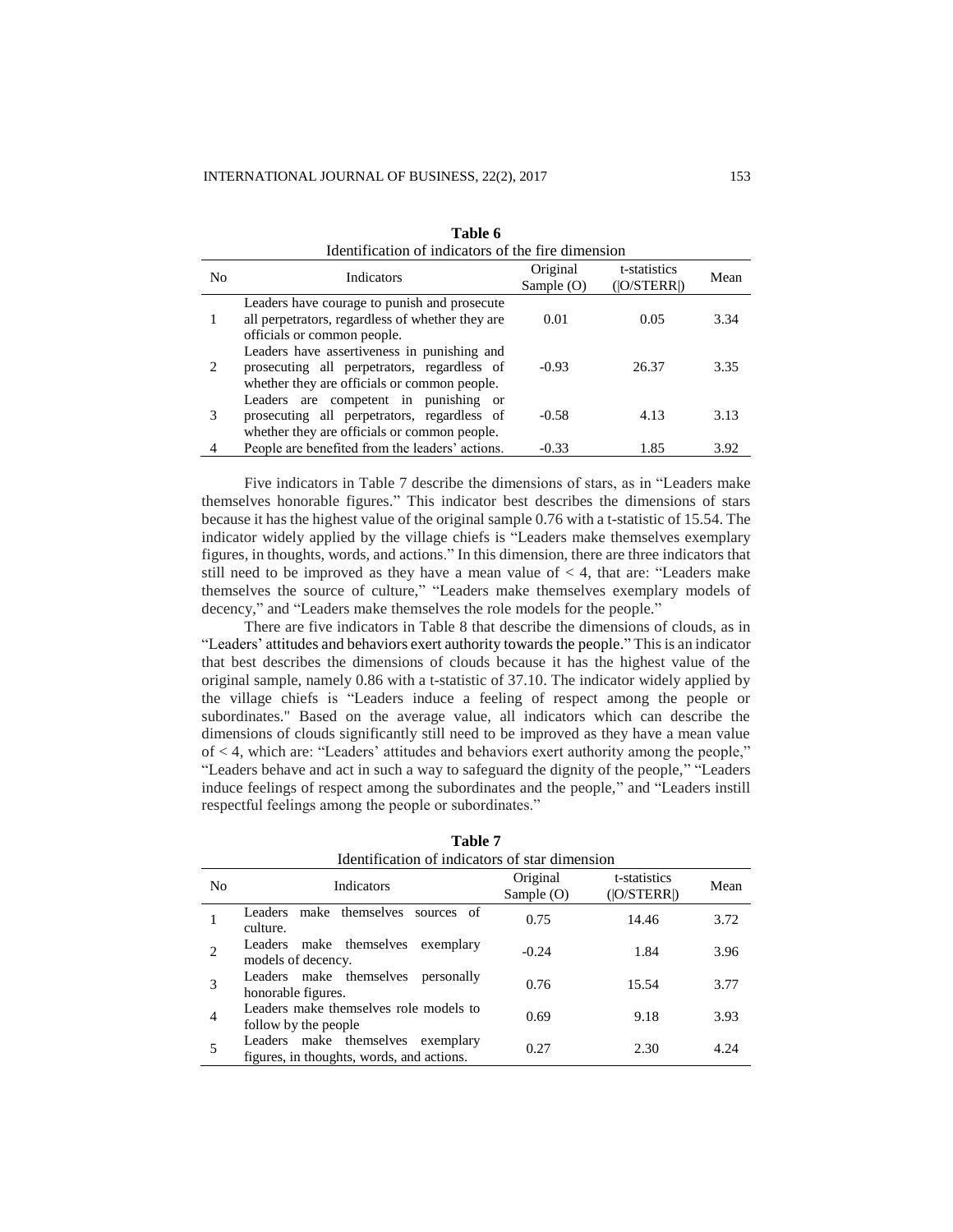|                | Identification of indicators of clouds dimension                                |                          |                             |      |  |  |
|----------------|---------------------------------------------------------------------------------|--------------------------|-----------------------------|------|--|--|
| N <sub>0</sub> | Indicators                                                                      | Original<br>Sample $(O)$ | t-statistics<br>( O/STERR ) | Mean |  |  |
|                | attitude and behaviors exert<br>Leaders'<br>authority towards the people.       | 0.86                     | 37.10                       | 3.72 |  |  |
|                | Leaders behave and act in such a way to<br>safeguard the dignity of the people. | $-0.49$                  | 4.29                        | 3.96 |  |  |
| 3              | Leaders instill feelings of respect among<br>the people or subordinates.        | 0.82                     | 27.41                       | 3.60 |  |  |
| $\overline{4}$ | Leaders induce a respectful feeling among<br>the people and subordinates.       | 0.52                     | 4.90                        | 3.97 |  |  |
|                | Leaders made policies which do not<br>jeopardize the people's life.             | 0.22                     | 1.64                        | 4.21 |  |  |

**Table 8**

#### **E. Application of the Hasthabrata Leadership Based on Dimensions**

We further measure the implementation of the Hasthabrata Leadership by identifying the dimensions of the Hasthabrata Leadership. The results of identification are presented in Table 9.

| No | Dimensions   | Original Sample (O) | Signification Value | <b>Notes</b> |  |  |
|----|--------------|---------------------|---------------------|--------------|--|--|
|    | Earth        | 0.31                | 17.27               | Significant  |  |  |
| 2  | Sun          | 0.22                | 7.45                | Significant  |  |  |
| 3  | Moon         | 0.16                | 15.64               | Significant  |  |  |
| 4  | Wind         | $-0.15$             | 9.48                | Significant  |  |  |
| 5  | Ocean        | $-0.13$             | 8.60                | Significant  |  |  |
| 6  | Fire         | 0.05                | 7.45                | Significant  |  |  |
|    | <b>Stars</b> | 0.07                | 11.13               | Significant  |  |  |
| 8  | Clouds       | $-0.10$             | 12.77               | Significant  |  |  |

**Table 9** Dimension identification of the hasthabrata leadership

According to the identification, it can be seen that all dimensions of the Hasthabrata Leadership, earth, sun, moon, wind, ocean, fire, stars, and clouds can appropriately describe the Hasthabrata leadership. This is demonstrated by the significant value of all dimensions, i.e.,  $\geq$ 1.96.

The dimension of the earth has a value of the original sample of 0.31 with the significance value of 17.27. This shows that the dimension of the Earth can explain the Hasthabrata leadership significantly. Compared to other dimensions, the dimension of the Earth can best describe the Hasthabrata leadership. It implies that the leadership dimensions of the Earth are relatively more important than other Hasthabrata leadership dimensions.

Dimensions of the sun have the value of original sample, i.e., 0.22 with a significance value of 7.45. This indicates that the sun could explain the dimensions of the Hasthabrata Leadership significantly. This suggests that the character of the leaders having the dimensions of the sun is also relatively strong in explaining the Hasthabrata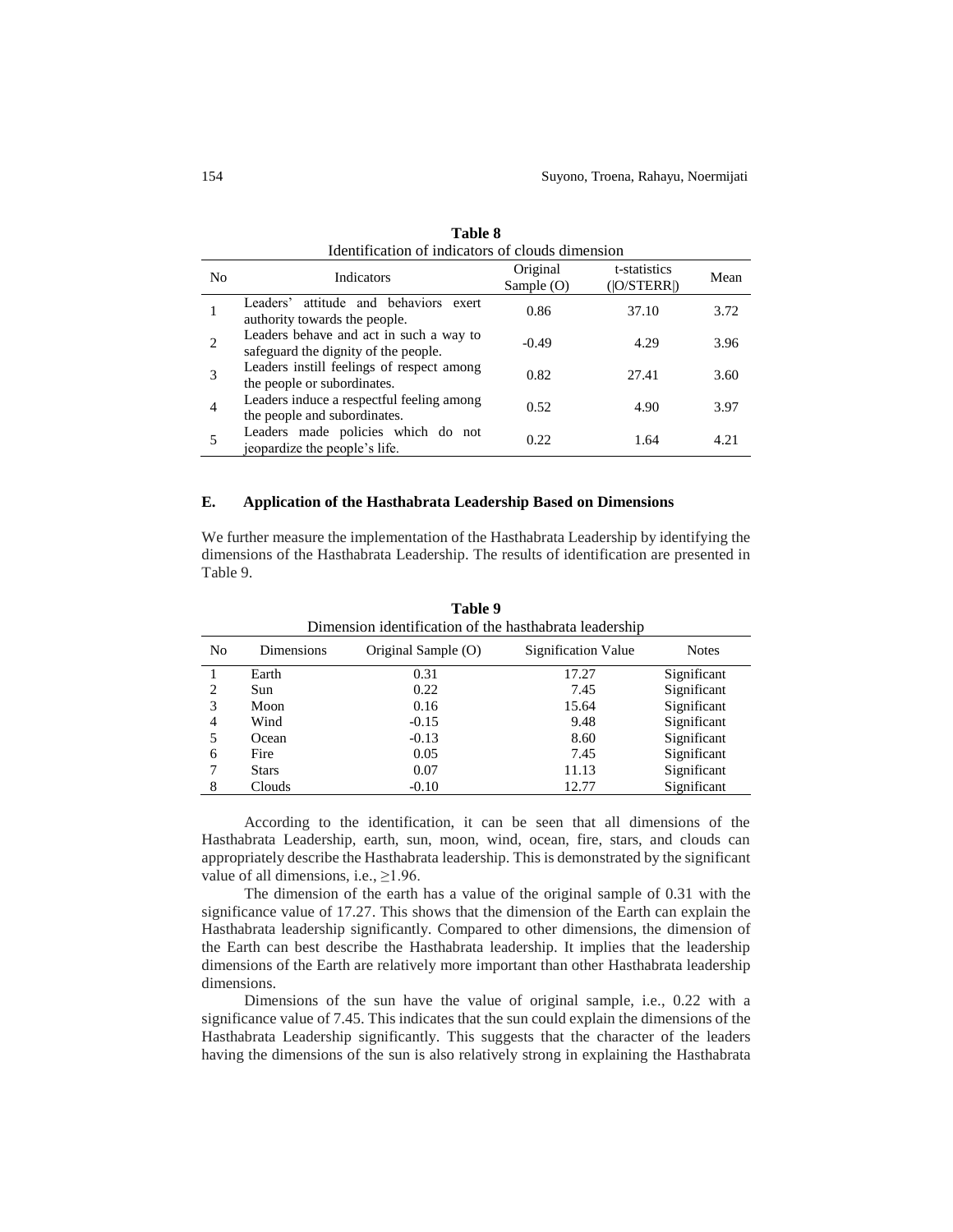leadership. Thus, a leadership character based on the sun dimensions needs to be addressed due to its significant contribution to leaders.

The dimensions of the moon have the value of the original sample of 0.16 with the value of significance of 15.64. The value of the original sample of the dimensions of the moon ranks third after the dimensions of the earth and the sun.

Dimensions of the winds have the value of the original sample of -0.15 with the significance value of 9.48. This indicates that the wind dimensions could explain the variable of the Hasthabrata Leadership significantly. Compared to other dimensions in explaining the Hasthabrata leadership, the wind dimensions rank the last. This indicates that the leadership character of wind dimensions should get the attention from leaders who apply the Hasthabrata Leadership after the seven other dimensions.

The dimension of the ocean has the value of the original sample of -0.13 with the value of significance of 8.60. This shows that the dimensions of the ocean may explain the variable of the Hasthabrata Leadership significantly. This shows that the dimensions of the ocean are relatively less important for leaders in the application of the Hasthabrata leadership when compared to other dimensions.

The dimension of fire has a value of the original sample of 0.05 with a significance value of 7.45. This indicates that the dimension of fire may explain the variable of the Hasthabrata Leadership significantly. The level of importance of the dimensions of fire is under the dimensions of earth, sun, moon, and stars.

The dimension of stars has a value of the original sample of 0.07 with the significance value of 11.13. This shows that the dimension of the stars can explain the Hasthabrata leadership significantly. Based on the original sample of this dimension, it shows that the dimension of Star ranks fourth out of eight dimensions that explain the Hasthabrata leadership.

The dimension of clouds has a score of -0.10 with a significance value of 12.77. This suggests that dimensions of clouds can explain the Hasthabrata leadership effectively. Based on the value of the original sample of this dimension, it shows that the dimension of clouds ranks sixth out of the eight dimensions explaining the Hasthabrata Leadership. The level of importance of the dimensions of clouds is after the dimensions of the earth, sun, moon, stars, and fire.

# **V. CONCLUSIONS AND SUGGESTIONS**

According to our study, it can be concluded that the village chiefs in Surakarta show the Hasthabrata Leadership with its 8 dimensions. All dimensions of the Hasthabrata Leadership can explain the concept of the Hasthabrata Leadership. Of the 71 indicators resulting from the construction approach in the previous qualitative research, 68 indicators reflect the dimensions of the Hasthabrata Leadership. Except for the dimension of the sun, there is a discrepancy between what should be done and what has been done in all other dimensions of the Hasthabrata leadership that should be applied by the village chiefs in Surakarta. This discrepancy needs to be addressed to improve the effectiveness of the Hasthabrata Leadership. We acknowledge a limitation which is the data were collected through self-reporting questionnaires, thus the information was limited to the items in the questionnaire. The information collected through in-depth interviews will further enrich the information. In addition, the cross-sectional research design limits the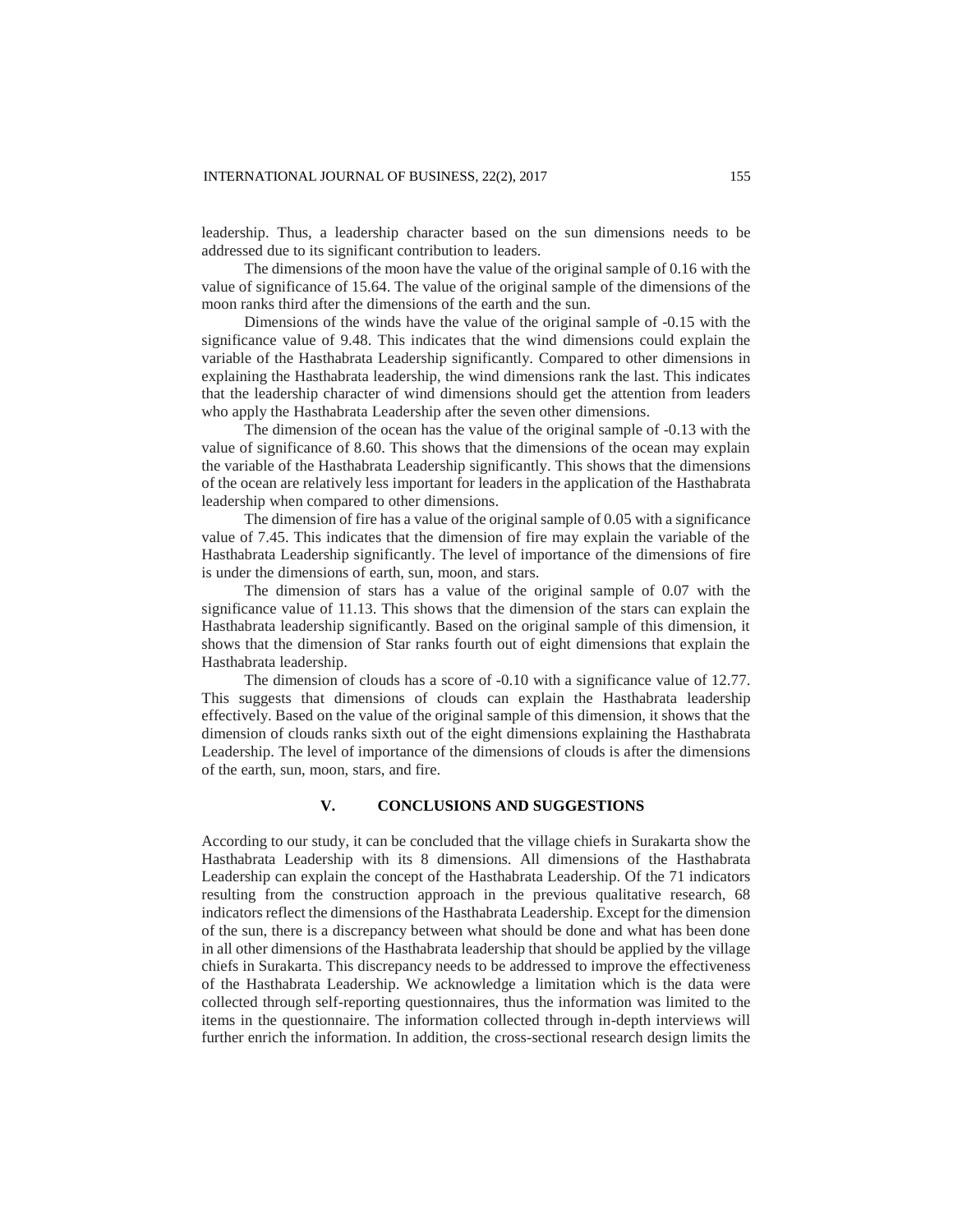researchers in doing more in-depth analysis on the Hasthabrata Leadership, due to the data were taken only in a single point of time.

#### **REFERENCES**

- Barney, J, 1991, "Firm Resources and Sustained Competitive Advantage," *Journal of Management*, 17, 99-120.
- Barney, J, 2001, "Is The Resource-based View a Useful Perspective for Strategic Management Research? Yes," *Academy of Management Executive*, 26, 41-56.
- Chung, A., I.H. Chen, A.Y.P. Lee, C.H. Chen, Y. Lin, 2011, "Charismatic Leadership and Self-Leadership: A Relationship of Substitution or Supplementation in the Contexts of Internalization and Identification?" *Journal of Organizational Change Management*, 24(3), 299-313.
- Conger, J.A., and R.N. Kanungo, 1988, "The Empowerment Process: Integrating Theory and Practice," *Academy of Management Review*, 13(3), 471-482.
- Conger, J.A., and R.N. Kanungo, 1987, "Toward a Behavioral Theory of Charismatic Leadership in Organizational Settings," *Academy of Management Review*, 12(4), 637-647.
- Conger, J.A., R.N. Kanungo, S.T. Menon, P. Mathur, 1997, "Measuring Charisma: Dimensionality and Validity of the Conger-Kanungo Scale of Charismatic Leadership" *Canadian Journal of Administrative Sciences*, 14(3), 290-302.
- Conger, J.A., and R.N. Kanungo, 1998, "Charismatic Leadership in Organization", Thousand Oaks, California – Sage.
- Conger, J.A., and R.N. Kanungo, 1994, "Charismatic Leadership in Organizations: Perceived Behavioral Attributes and Their Measurement," *Journal of Organizational Behavior*, 15, 439-452.
- Conger, J.A., R.N. Kanungo, S.T. Menon, 2000, "Charismatic Leadership and Follower Effects", *Journal of Organizational Behavior*, 21, 747-767.
- Goebel, Z., 2013, "Doing Leadership Through Sign Switching in the Indonesian Bureaucracy," Tilburg Papers in Culture Studies No. 72.
- Jayakody, J.A.S.K., 2006, "Charismatic Leadership in Sri Lanka Business Organizations," *Journal of Management Development*, 27(5), 480-498.
- Kusumohamidjojo, K, 2010, Sejarah Fisafat Tiongkok: Sebuah Pengantar Komprehensif, Jalasutra - Yogyakarta
- Michel, J.W., L.W. Devin, R.A. Rawlings, 2013, "Charismatic Leaders: The Role of Admiration and System-Justification," *Leadership & Organization Development Journal*, 34(5), 469-487.
- Mudjija, 1967, Pandangan tentang Astabrata serta Nilainya dalam Pendidikan Bahasa dan Kesusasteraan, IKIP Yogyakarta – Yogyakarta.
- Purwadi, 2006, Kepemimpinan Astabrata, Pustaka Raja Yogyakarta.
- Robbins, S.P., 2005, Organization Behavior. Pearson Prentice Hall.
- Rowold, J., and L. Laukamp, 2009, "Charismatic Leadership and Objective Performance Indicators," *Applied Psychology: An International Review*, 58(4), 602-621.
- Sekaran, U., 2003, "Research Methods for Business. 4th Edition." John Willey & Son, Inc - New York.